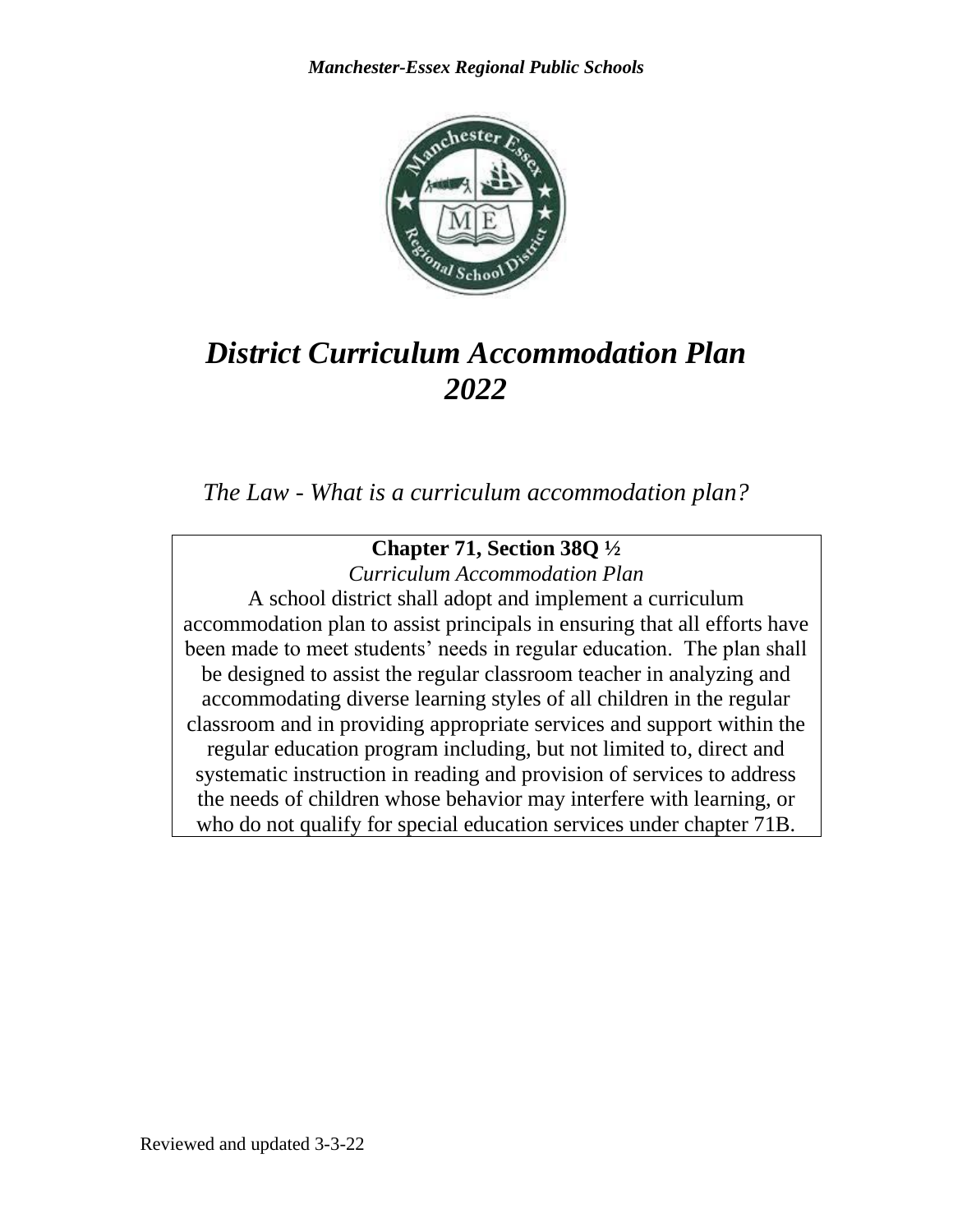#### **Increasing the Capacity of the General Education Environment**

#### **Overview**

General education is the door to learning which all students are expected to enter; it should be the **goal** of every school district to make the general education environment the appropriate placement for all students. Special education should not be a separate program, but rather should be one aspect of a continuum of supportive services and programs that are provided to ensure that the general education environment is a responsive environment.



Working together, general and special educators can provide professional support to each other to address student learning. Teacher mentoring and collaboration are strongly encouraged. Schools can provide a rich curriculum; instructional practices and varied programs of services geared to individual needs; including opportunities for strong family and parental involvement by raising awareness of the educational services in the school.

An effective District Curriculum Accommodation Plan may provide for one or more of the following, to help meet the needs of diverse learners in the general education environment.

- Tiered support services and instructional delivery options available within general education;
- Responsive, flexible curriculum presentation in general education;
- Multiple instructional support strategies;
- Staff time for professional collaboration and problem solving;
- Availability of standardized and criterion-referenced assessment data as one measure of student learning and indicator of student needs;
- Referral services to provide child care, or health care services; and
- Information services for parents to understand school programs and options available for their children.

Reviewed and updated 3-3-22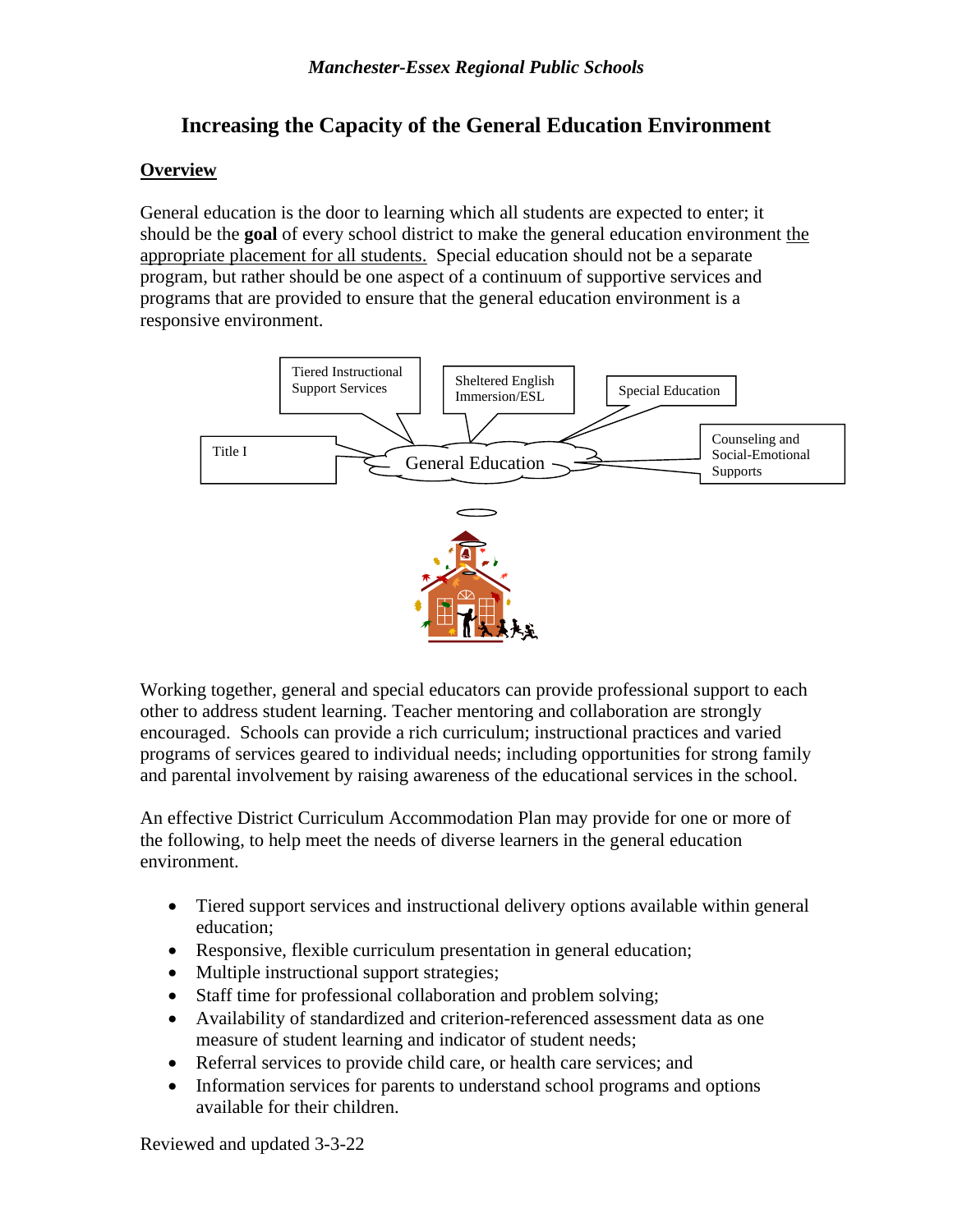Barriers that contribute to learning difficulties are not always clearly related to education. School districts must consider addressing barriers related to coming to school ready to learn and conditions supportive of learning in an ongoing way.

## *Districtwide Support Programming*

| <b>Strategies</b>                                                                                                                                                                                                                                                           | <b>Description</b>                                                                                                                                                                                                                                                                                                                                                                                                                                                      |
|-----------------------------------------------------------------------------------------------------------------------------------------------------------------------------------------------------------------------------------------------------------------------------|-------------------------------------------------------------------------------------------------------------------------------------------------------------------------------------------------------------------------------------------------------------------------------------------------------------------------------------------------------------------------------------------------------------------------------------------------------------------------|
| Assistance to regular education teachers, such as<br>professional development, that will help them to analyze<br>and accommodate various students' learning needs,<br>including students who are English Language learners<br>and to manage students' behavior effectively. | Mentor/Mentee Program<br>$\bullet$<br><b>Student Assistance Teams</b><br>IEP/504 Accommodation Plans<br>School Adjustment Counseling<br>Professional Development Days-<br>$\bullet$<br>Technology, Assessment, and Curriculum<br><b>RULER Training</b><br>$\bullet$<br><b>Cultural Competence Training</b><br><b>Inclusionary Model</b><br>Multi-tiered System of Support<br>Universal Design for Learning<br><b>Assessment Systems</b><br><b>Student Data Analysis</b> |
| Support services that are available to students through<br>the regular education program, including services to<br>address the needs of students whose behavior may<br>interfere with learning.                                                                             | <b>Education Technology</b><br>School Adjustment Counselor<br>$\bullet$<br><b>BCBA</b> Consultation<br>ESL & Reading Tutoring<br><b>TAT Teams</b><br><b>RULER</b><br><b>Assistive Technology</b>                                                                                                                                                                                                                                                                        |
| Direct and systematic instruction in reading for all<br>students.                                                                                                                                                                                                           | <b>Summer Reading</b><br>$\bullet$<br><b>Tiered Supports</b><br>Reading Instruction<br>$\bullet$<br>Sheltered English Immersion<br>$\bullet$                                                                                                                                                                                                                                                                                                                            |
| Encouraging of teacher mentoring and collaboration                                                                                                                                                                                                                          | Mentor/Mentee Program<br>$\bullet$<br><b>Collaborative Teaching</b><br>$\bullet$<br>Monthly Release Days<br>Professional Collaborations<br>Professional Development Opportunities<br>$\bullet$<br>Research for Better Teaching<br>$\bullet$                                                                                                                                                                                                                             |
| Review of local curriculum in relation to the state<br>learning standards.                                                                                                                                                                                                  | Curriculum Guides<br>$\bullet$<br>Professional Development Opportunities<br><b>Faculty Meetings</b><br><b>MCAS</b> Review<br>Resources Aligned to State Standards                                                                                                                                                                                                                                                                                                       |
| Review of school policies and discipline codes                                                                                                                                                                                                                              | School Council<br>$\bullet$<br><b>Administrative Council</b><br><b>School Committee</b><br><b>Faculty Meetings</b><br>Parental Input<br>$\bullet$<br>Handbooks<br>Emphasis on Small Class Sizes<br>$\bullet$                                                                                                                                                                                                                                                            |
| Additional staffing or consultation on behavior issue and<br>on literacy development                                                                                                                                                                                        | <b>Tiered Supports</b><br>$\bullet$<br>North Shore Education Consortium<br><b>TAT Teams</b><br><b>Functional Behavioral Assessment</b><br><b>ESL</b> Teacher<br>Reading Specialist/Consultants<br>School Adjustment Counselor<br>$\bullet$                                                                                                                                                                                                                              |